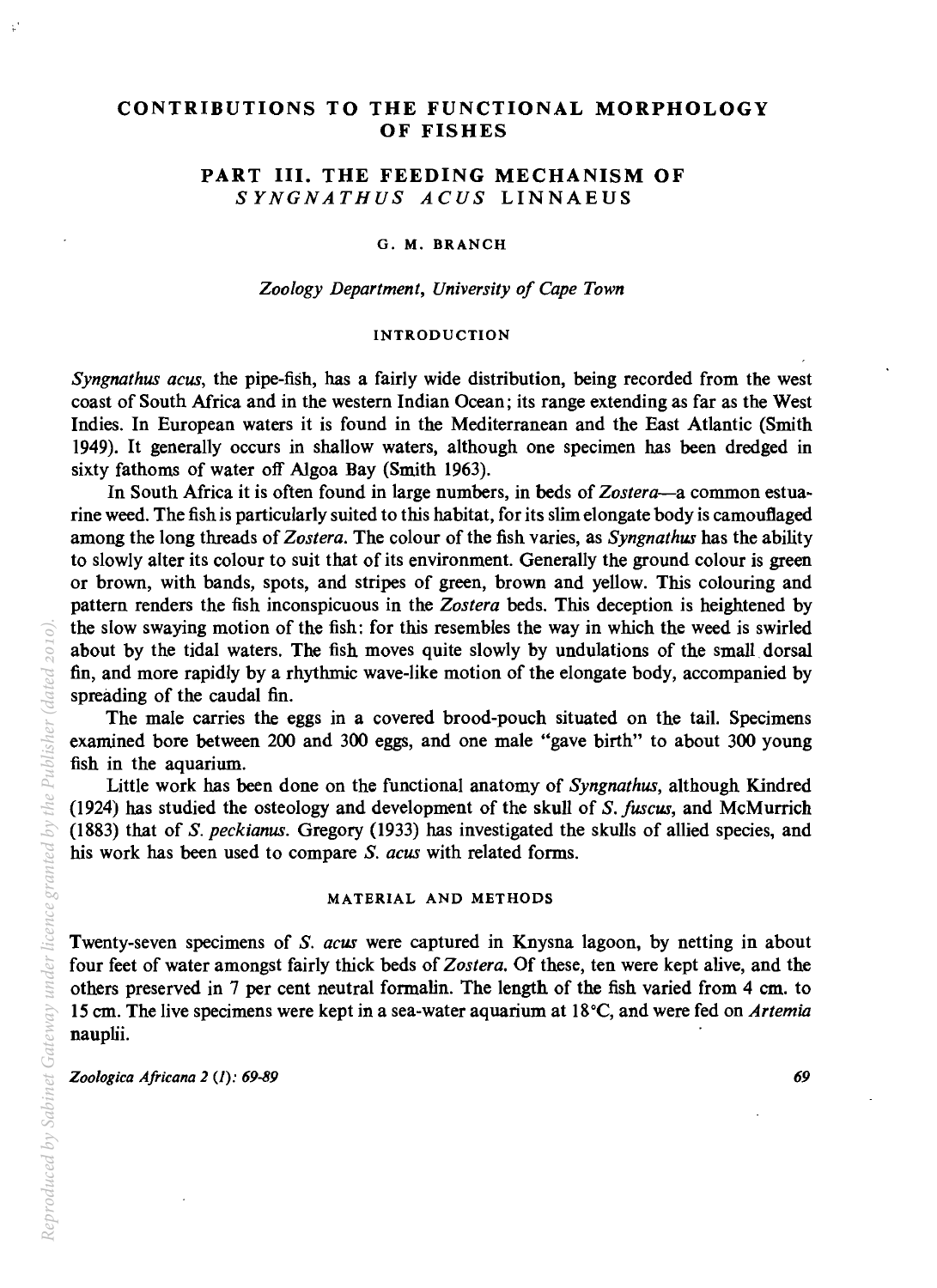70 ZOOLOGICA AFRICANA VOL 2

Most of the work was done by microdissection and the results verified by reconstruction of serial sections after the method of Pusey (1939). For sectioning, small specimens of about 4 cm. long were decalcified in S per cent nitric acid, and bulk-stained in Mayer's acid haemalum. Sections were cut at  $15\mu$  and counterstained with erythrosin. Muscle nomenclature follows that outlined in the introduction to this series (Millard 1966), unless otherwise stated.

### **OSTEOLOGY**

### *General considerations*

The skull is modified by the development of an elongate snout, which bears the small mouth at its terminal end. The orbits are large and bounded dorsally by the cranial roof, and ventrally by the parasphenoid and anterior projections of the preopercular bones. The operculum is large and rounded, extending downwards so that the two opercular bones almost meet ventrally. The hyoid arch is small and the bones tend to be fused to one another.

Due to the development of bony rings around the body, the head is held rigid, and there is little need for articulation between the skull and the vertebral column. Consequently the occipital condyles are reduced. The immobility of the skull is increased by the fusion of the first three vertebrae.

The pectoral girdle is well developed but partially fused to the bony rings around the body. The cleithrum and post-temporal are fused to these rings, but the postcleithrum and coracoid are free and extend longitudinally. The scapula is small, but bears a pectoral fin. Both pelvic bones and pelvic fins are absent.

# *Osteology of the Head*

Reproduced by Sabinet Gateway under licence granted by the Publisher (dated 2010). *Reproduced by Sabinet Gateway under licence granted by the Publisher (dated 2010).*

The orbit is roofed by the frontal bones which also cover the neurocranium. The parietals are fused together medially and lie superficially over the epiotics, extending backwards to cover parts of the supraoccipital and the pterotics. The epiotics are thin scale-like bones situated almost superficially on the skull, while the pterotics, supraoccipitals, and frontals are fused and the sutures between them indistinct. The pterotics do not extend upwards to meet across the midline of the skull, as described for S. *peckianus* by McMurrich (1883).

The sphenotic is prolonged downwards behind the eye, and meets the preopercular, which lies beneath the orbit. Anteriorly a prefrontal and a suborbital complete the ring of circumorbital bones. Running medially below the orbit is the parasphenoid, which has lost its connection with the vomer, and ends at the front of the orbit, abutting against the mesethmoid.

The front of the head is produced forwards into an elongate cylindrical snout which tapers towards the small mouth. Laterally this snout is made up of enormously elongated quadrate bones, and dorsally it is roofed by the dermethmoid and vomer.

The preopercular (termed the infraorbital by McMurrich 1883) extends forwards from the operculum, underneath the snout (Fig. 1). The interoperculars have also been produced forwards in a similar manner and have lost their connection with the rest of the opercular complex: they lie ventrally medial to the quadrate bones (Figs. 2 and 10) and are attached by ligaments to the mandibles and the hyoid arch (Fig. 6). McMurrich considers the interopercular to be lacking in S. *peckianus.*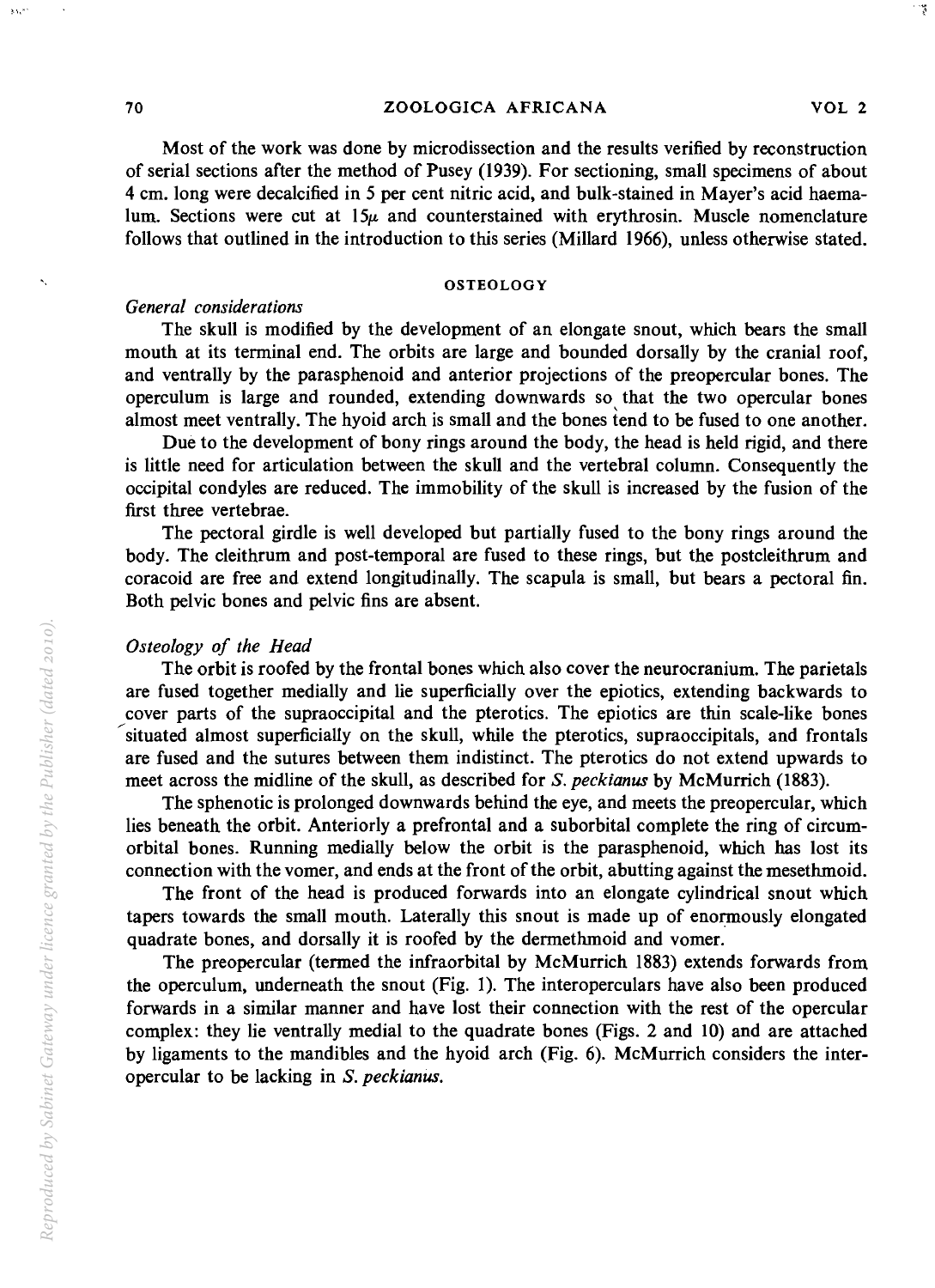

Fig. *Syngnathus acus.* Left lateral view of skull.



Fig. 2 *Syngnathus acus.* Left lateral view of skull after removal of lacrimal, suborbital, and preopercular bones.

The snout is further strengthened by two bones which encase the snout laterally. The homology of these bones is controversial and is discussed below (p. 73). In this work they are regarded as the lacrimal and suborbital which have lost their original position under the eye, and with protrusion of the skull to form a snout, have been carried forwards (Fig. 1). The nasals are lacking.

Due to the arrangement of the bones, and the large amount of dense connective tissue between them, the snout is a fairly rigid tube. There is little longitudinal movement of the bones, with the exception of the interopercular.

The premaxilla is considerably reduced and lies anterior to a larger (but also reduced) maxilla. The premaxilla is held in place by a ligament extending across the maxilla to the palatine bone (Fig. 4). A ligament also stretches between the maxilla and the palatine, and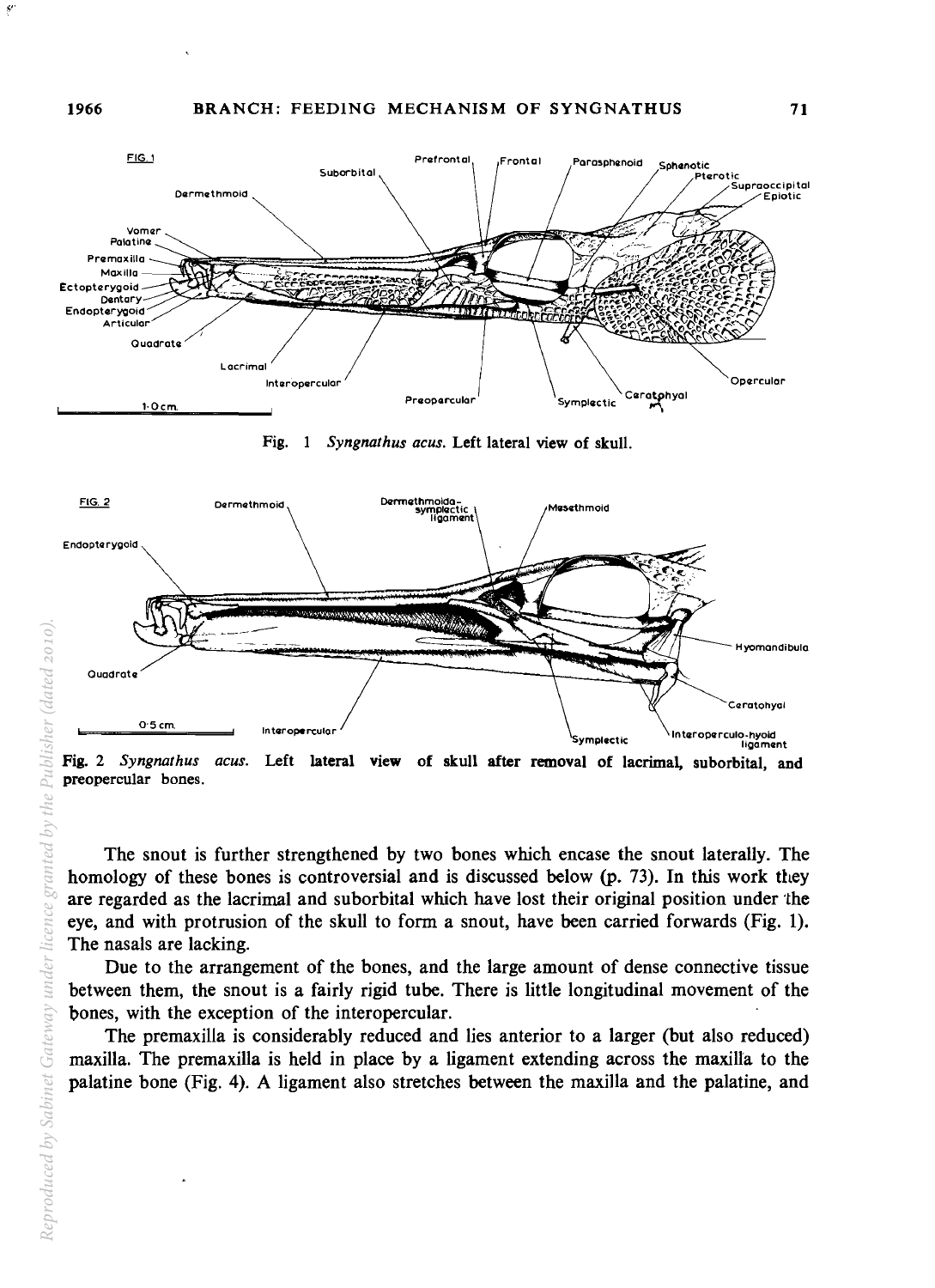from maxilla to vomer. The maxillo-mandibular ligament is well developed, being inserted on the upper inner edge of the maxilla, and running down to the dentary. The dentary and the articular are fused to such an extent that they are indistinguishable: the latter articulates with the quadrate bone. The retroarticular is a tiny loose bone at the base of the articular. Neither the mandible nor the premaxilla bear teeth.

The quadrate extends the whole length of the snout to meet the symplectic. A narrow limb of the latter is contained in a groove of the quadrate, while its upper portion abuts against the dermethmoid and is linked to it by a strong ligament (Fig. 2). Posteriorly the symplectic narrows and meets the hyomandibula, which articulates with the otic region of the skull. The hyomandibula has only a single articulatory facet with the skull, which increases its freedom.

The quadrate is held rigidly by the lacrimal and suborbital which encase it.

All the palatal bones are reduced in size, and the palatine, ectopterygoid, endopterygoid, and vomer, have been carried forward to the front of the snout (Figs. 1 and 4). The parasphenoid lies below the orbit and has lost contact with the other palatal bones.

S. *acus* has a comparatively large operculum, due to the size and shape of the opercular bone: this is an oval convex bone, which articulates anteriorly with the hyomandibula (Fig. 1). The subopercular is reduced and lies ventrally medial to the opercular, being loosely attached to it by connective tissue (Fig. 6). The preopercular and the interopercular constitute part of the snout, as discussed above.

The hyoid arch has several muscles inserted on it, and its action constitutes an important part of the respiratory cycle. The ceratohyoids are large, and each bears two long slender branchiostegal rays (Fig. 6). The median basihyoid is extended back as a long thin urohyal. Passing medially forwards is the embryonic copula communis, which extends from the first branchial arch, forwards between the two ceratohyoids, to form the os entoglossum of the adult. Cartilage persists in the interhyal which articulates with the hyomandibula. The ceratohyoid can to a certain extent move on the interhyal, although this movement is somewhat restricted. Fusion has occurred between the hypohyal and the ceratohyoid, and the epihyal is apparently absent.

All the branchial arches are reduced to a certain extent, and are delicate slender structures. The first two bear their full complement of elements, except for the basibranchials which are missing. The copula communis links the hypobranchials of the first branchial arch, while those of the second arch extend ventrally to meet one another. Elongate pharyngobranchials pass over the top of the arch and link the first two arches together. The third arch has lost its pharyngobranchial, and the fourth lacks both pharyngobranchial and epibranchial. Of the fifth arch, only a rudimentary element remains, which Kindred (1924) maintains is the hypobranchial.

The ceratobranchials pass around the pharynx in an anteroventral direction, and provide the anterior support for each of the four gill slits.

None of the branchial arch elements bear teeth, but the endothelium covering the ceratobranchials-and thus bordering the gill slits-is thrown into papillae which project across the gill slit and prevent food from entering the branchial chamber.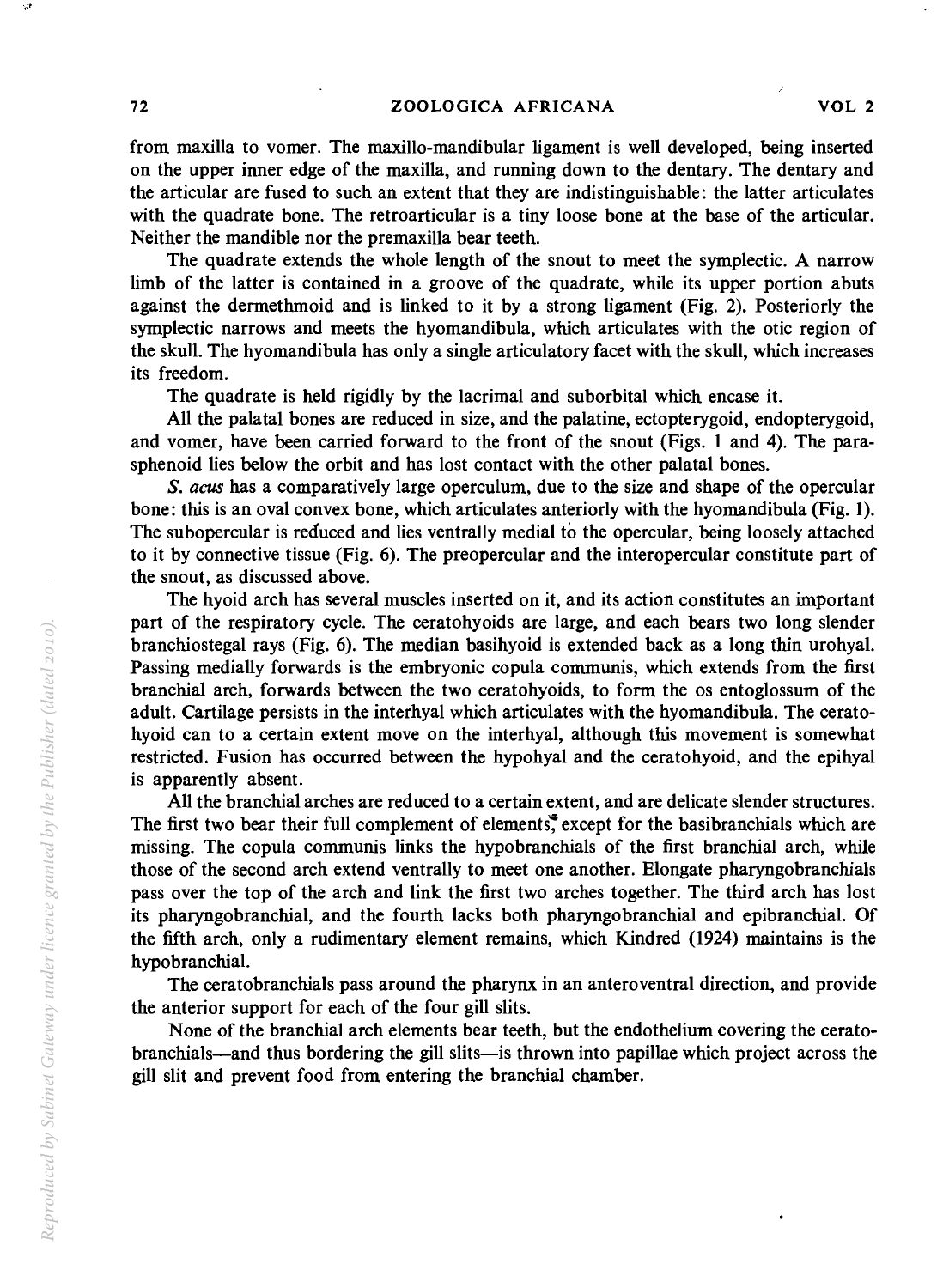

#### *Homologies of the Bones*

Most of the bones in the skull, although extensively modified in some cases, have obvious counterparts in the skulls of other fishes. However, the homology of some remains uncertain.

Working on the allied genera *Phyllopteryx* and *Solenostomus,* Gregory (1933) and Jungersen (1910) conclude that the two bones encasing the quadrate in the snout legion are metapterygoid bones, which have presumably ossified in two portions in the former case; and that the lacrimal and suborbital bones have been lost. Gregory maintains that these bones are specialisations of the Syngnathid skull, and with reference to *Phyllopteryx,* states that it has "leading specialisations ... of its own, notably the presence of a row of 'antorbital plates' on the sides of the oral tube ... " (p. 226).

The present author contends that these antorbital plates are not in fact metapterygoid bones, but a lacrimal and a suborbital that have been carried forward with the elongation of the snout into an oral cone.

It seems very likely that the antorbital plates are of dermal origin, in contrast with the cartilaginous origin of the metapterygoid. They are finely sculptured and pitted in a manner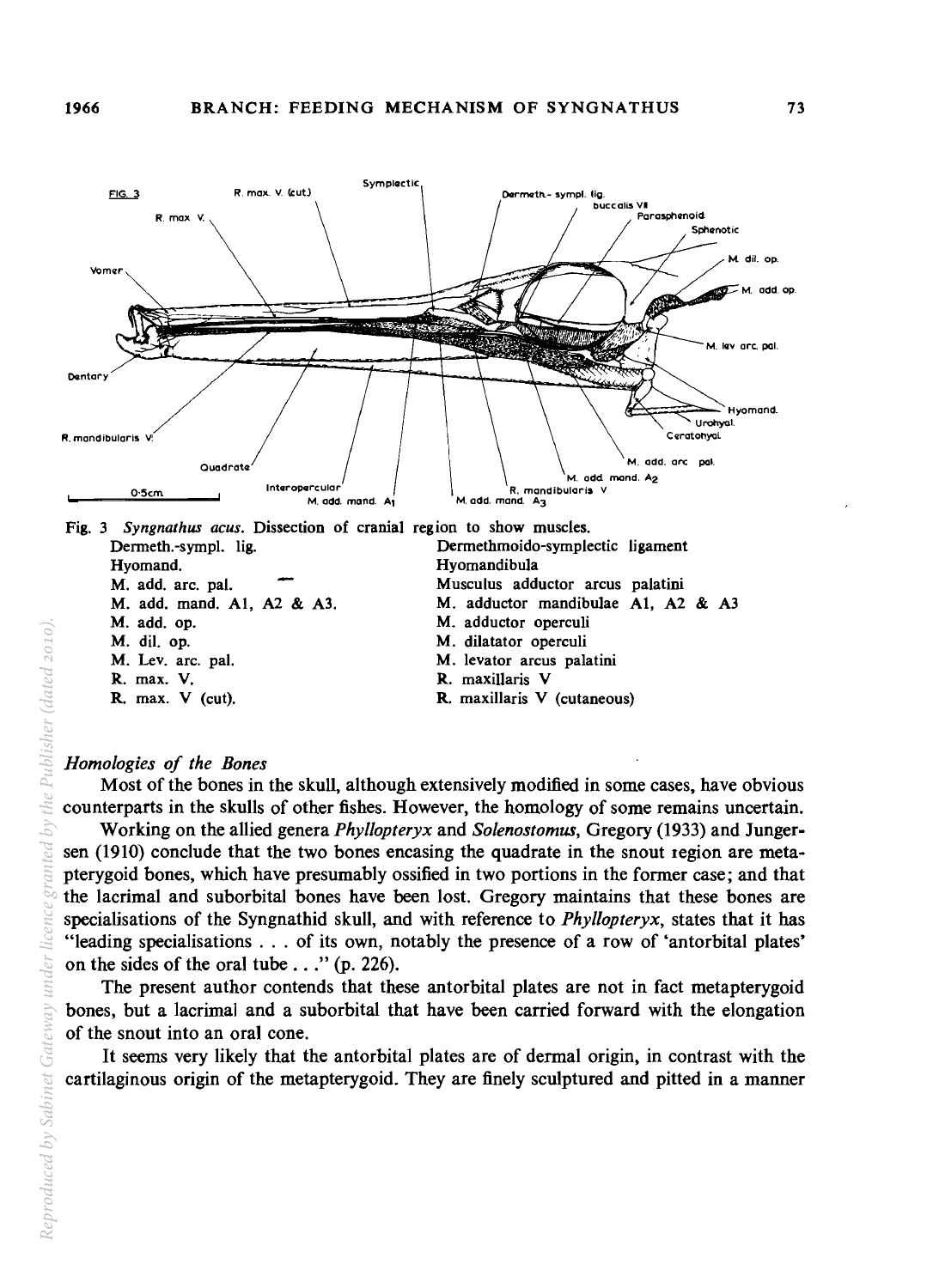that is characteristic of dermal bone. Sections cut of a young fish failed to show any cartilage in these bones, although it was obvious in all the recognised cartilage bones.

Although Kindred (1921 and 1924) has proved by embryological studies that the antorbital plates of *Syngnathus fuscus* are not cartilaginous in origin, he still regards the anterior of the two plates as the metapterygoid. His views are based largely on the relative position of this bone, for he states "I have regarded it as the homologue of the metapterygoid in other teleosts because it lies posterior to the pterygoid bone, postero-dorsal to the quadrate, postero-ventral to the short metapterygoid process of the pterygoquadrate cartilage, and in the position of the posterior flange in other teleosts". (1924, p. 427.)

The posterior of the two antorbital plates Kindred terms the infraorbital bone, which he and Swinnerton (1902) homologise with the anterior bones of the suborbitalia in *Gasterosteus.* 

Further evidence that the ant orbital plates are lacrimal and suborbital bones comes from a study of allied but less specialised forms included by Gregory in his order Thoracostei. According to Gregory (1933, p. 228) "in a general way, the gasterosteoids, the hemibranchs, and the lophobranchs form successive grades of organisation". Consequently it is reasonable to examine the less specialised gasterosteoids in an attempt to determine which bones are likely to form the antorbital plates.

*Gasterosteus aculeatus* represents the primitive stage in this group, showing no elongation of the front part of the skull: but it does have a large lacrimal and a prominent ring of suborbital bones (Gregory 1933, Fig. 102).

*Gasterosteus spinachia* has a partially elongated snout, and it is the lacrimal and first suborbital which extend forward over the snout, partially covering the quadrate (Gregory 1933, Fig. 103).

If this trend is continued further, it is easy to visualise how the long snout of *Syngnathus*  can be formed, and how the lacrimal and suborbital could be carried forward from the margin of the orbit to form antorbital plates.

The condition of these plates in the Thoracostei lends further evidence for the phylogeny of the group, and this is discussed below (p. 88).

If these bones are the lacrimal and suborbital, it is difficult to say which bone is homologous with the metapterygoid. Starks (1902) states that the "pterygoid" bone becomes fused with the quadrate in *Fistularia.* In S. *acus* there is an upward extension of the anterior region of the quadrate (Figs. 2 and 3) which may be a fused "pterygoid". As the endopterygoid and the ectopterygoid are distinct and separate, this could be the metapterygoid. However, Starks has shown that the pterygoid of *Fistularia* can be separated from the quadrate by prolonged maceration: this is not the case in S. *acus.* Even after prolonged maceration this expansion of the quadrate remains attached, and there is no sign of a suture between it and the quadrate.

The fact that the metapterygoid is part of the mandibular arch supports the theory that the metaptery goid is fused to the quadrate.

The alternative is that the metapterygoid may have become fused to the symplectic, to form the upper limb of this bone-or at least part of it (Fig. 2). There is no dividing suture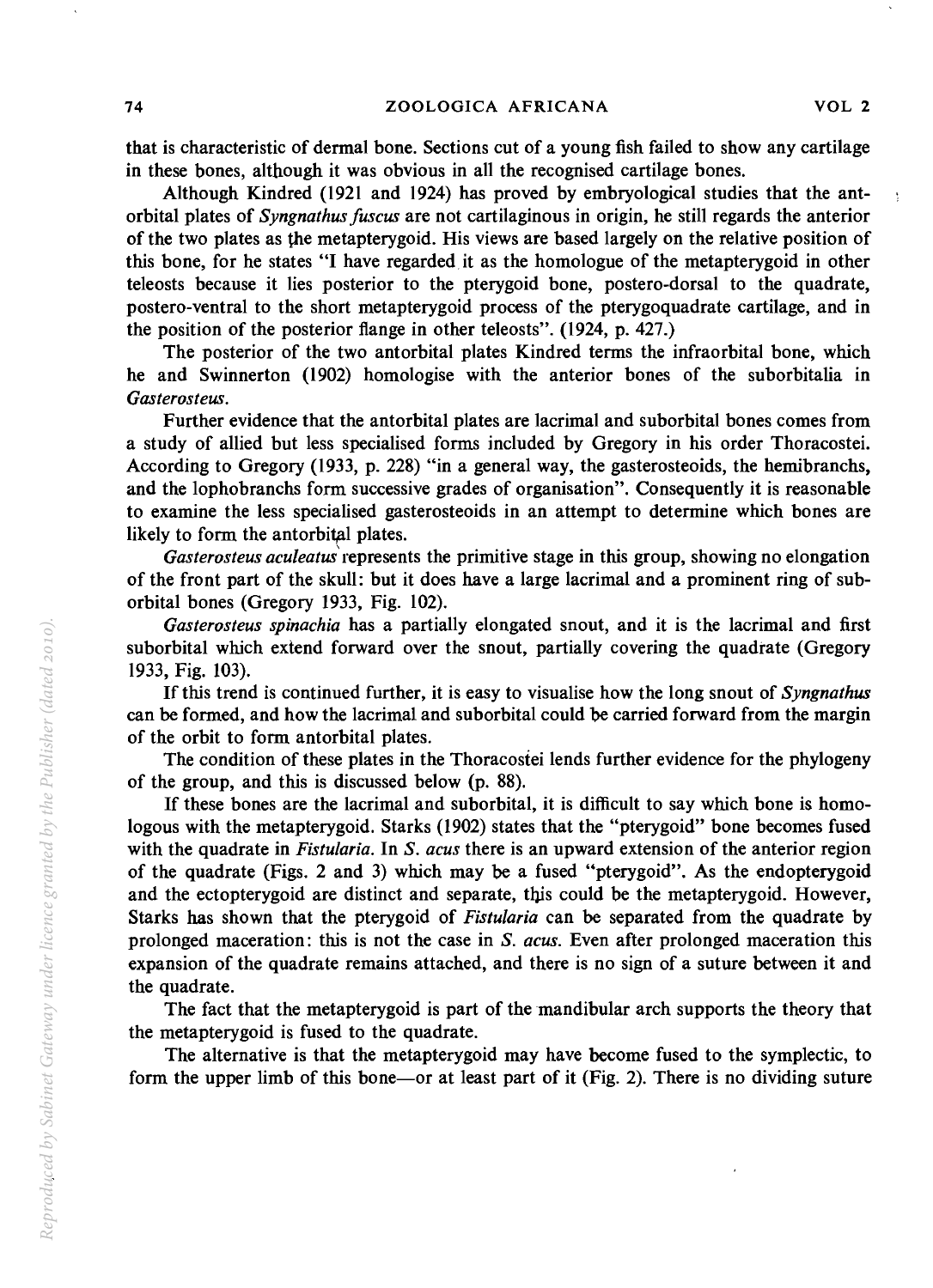

Fig. 4 *Syngnathus acus.* Left lateral view of mouth region, showing muscles and ligaments. Ectopter. Ectopterygoid Endopter. Endopterygoid

| Luvuu.                    | <b>EUGOPICI IRUM</b>                     |
|---------------------------|------------------------------------------|
| M. add. mand. A1, A2 & A3 | Musculus adductor mandibulae A1, A2 & A3 |
| Maxillo-mand. lig.        | Maxillo-mandibular ligament              |
| Maxillo-palat. lig.       | Maxillo-palatine ligament                |
| Premax.-palat. lig.       | Premaxillo-palatine ligament             |
|                           |                                          |

here, nor can one be demonstrated by maceration, although the metapterygoid normally occupies such a position.

Finally, it is possible that the metapterygoid may have been lost, for most of the palatal bones are reduced in size.

#### MUSCLES

### *1. Adductor mandibulae*

Three sections of the adductor are present, extending from beneath the orbit to their insertion on the lower jaw. They pass over the quadrate but lie beneath the ant orbital plates (Figs. 3 and 4). This constitutes further evidence that these are lacrimal and suborbital bones, for it is unlikely that the adductor muscles would pass medial to the metapterygoid.

With the development of an elongate snout, the tendons of the adductor sections have elongated. The body of the muscle lies beneath and in front of the orbit, while the long tendons stretch along the snout to their insertion on the jaws.

Adductor  $A_1$  originates on the upper limb of the symplectic (Fig. 3) and passes forwards to its insertion on the maxillo-mandibular ligament (Fig. 4). The insertion is characteristic of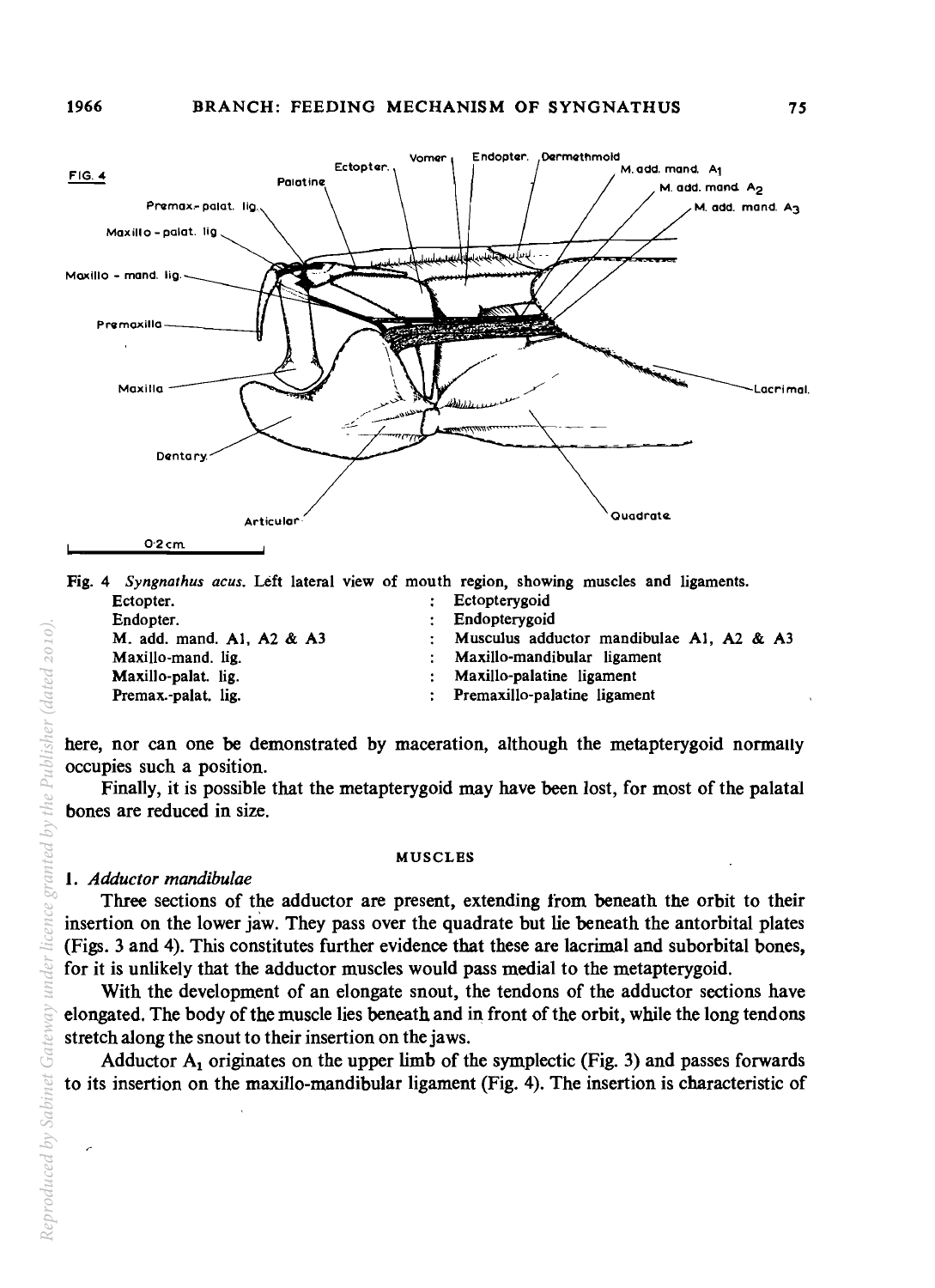this muscle, but its origin has shifted from its more normal position on the preopercular and metapterygoid, to the symplectic. Contraction exerts a tension on the maxillo-mandibular ligament, so that the maxilla and lower jaw are drawn backwards and inwards. Due to the connective tissue between the maxilla and the premaxilla, the latter is also pulled back. The mandible pivots at its articulation with the quadrate, and swings upwards and backwards, closing the mouth.

Sections  $A_2$  and  $A_3$  originate on the symplectic behind  $A_1$  and extend to their insertion on the dentary. A<sub>3</sub> originates antero-dorsally to  $A_2$ , and then crosses under the latter half-way along the snout, to insert on the mandible ventrally to the insertion of  $A<sub>2</sub>$  (Fig. 3). The action of both these sections is to close the mouth by retracting the mandibles. The ligament between the maxilla and the mandible ensures a simultaneous retraction of the maxilla and the mandible.

The trigeminal nerve arises from the brain near to the facial nerve, and the two run together for a distance before diverging. The trigeminal divides into three principal rami. The superior ophthalmic passes forward over the orbit to supply the skin. The maxillary branch divides near the front of the orbit, one branch supplying the dorsal skin, and the other passing forwards to the mouth (Fig. 3).

The mandibular branch of the trigeminal nerve passes over  $A_3$  and along its surface, under  $A_2$ , and after supplying twigs to the adductor, dives down to the lower jaw.

The position of this nerve in S. *acus* would thus support Kesteven's (1943) division of the muscle into a temperomasseteric group including  $A_1$  and  $A_2$ , and situated superficial to the nerve, and a pterygoid group including  $A_3$  situated medial to the nerve.

### *2. Muscles of the palate*

(i) *Adductor arcus palatini.* Originating on the parasphenoid, this muscle passes downwards and outwards to its insertion on the symplectic (Figs. 3 and 5). It forms a thin sheet of short transverse fibres, which pass under the eye, bordering the orbit.

The action of the adductor arcus palatini is to pull the symplectic up and in, thus narrowing the buccal cavity. This movement is possible, as the symplectic can shift in the groove of the quadrate, and its posterior end is only loosely held to the hyomandibula.

From the back of the orbit the facial nerve gives off a thick branch, the buccalis, which passes along the parasphenoid, giving off very obvious twigs to the adductor arcus palatini. This is unusual, for the buccalis is usually a sensory somatic nerve and does not supply muscles.

(ii) *Levator arcus palatini.* This muscle originates from the inner surface of the sphenotic, and is inserted on the inside of the hyomandibula and the preopercular. As these bones are situated more medial than the sphenotic, the levator arcus palatini pulls the hyomandibula and preopercular outwards. Because the latter forms part of the snout rather than being associated with the operculum, its outward movement (and that of the hyomandibula) enlarges the buccal cavity. The action of the levator arcus palatini is therefore antagonistic to that of the adductor arcus palatini.

The mandibularis nerve of the trigeminal gives off a small twig at the back of the orbit, which innervates the levator arcus palatini.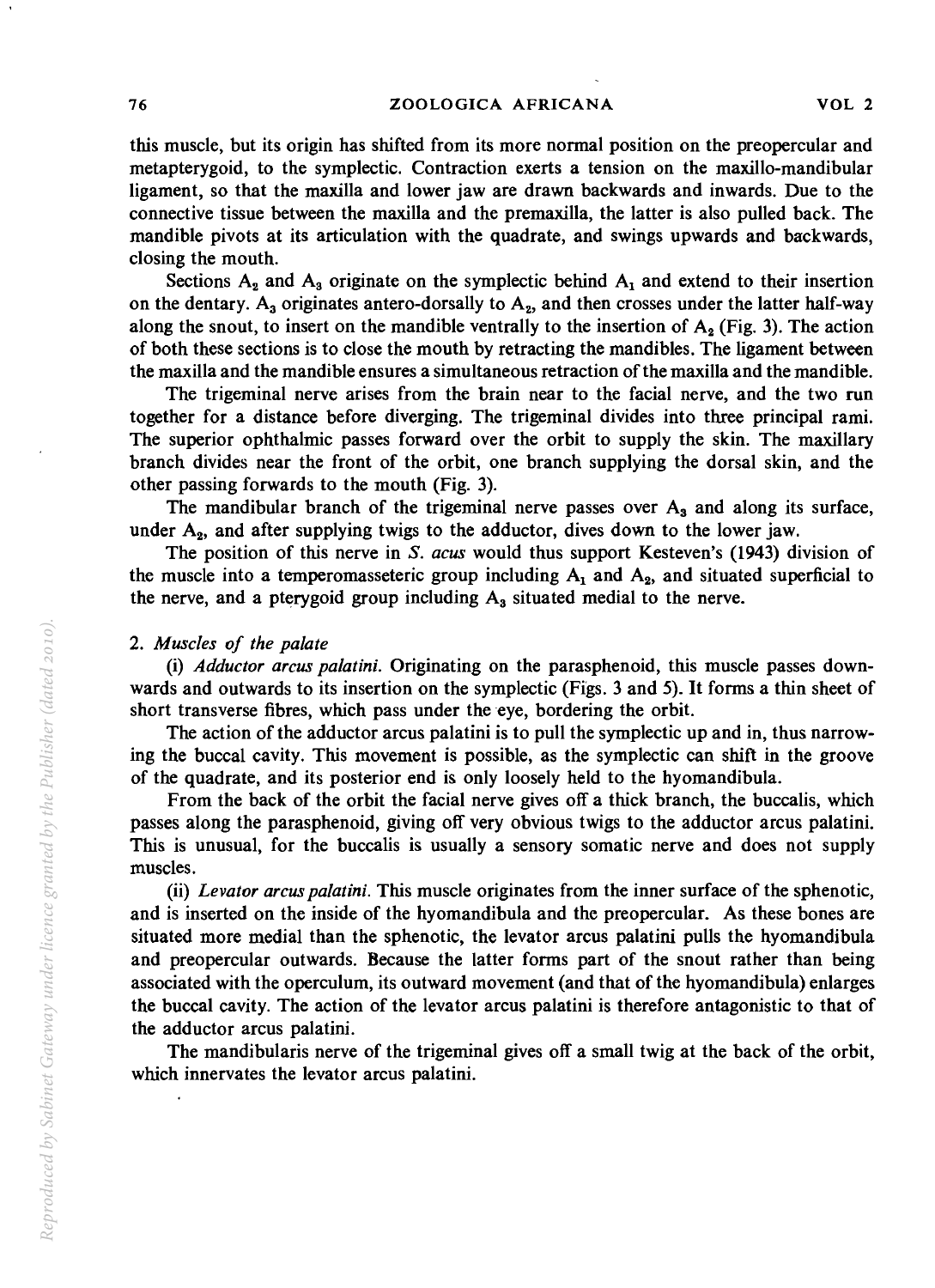

## *3. Muscles of the ventral surface*

(i) *Rectus cervicis.* This muscle originates from the cleithrum and is inserted on the long urohyal, and its origin is partially confluent with the body muscles (Fig. 6). Contraction of the muscle pulls the urohyal back, rotating the hyoid arch backwards, so that instead of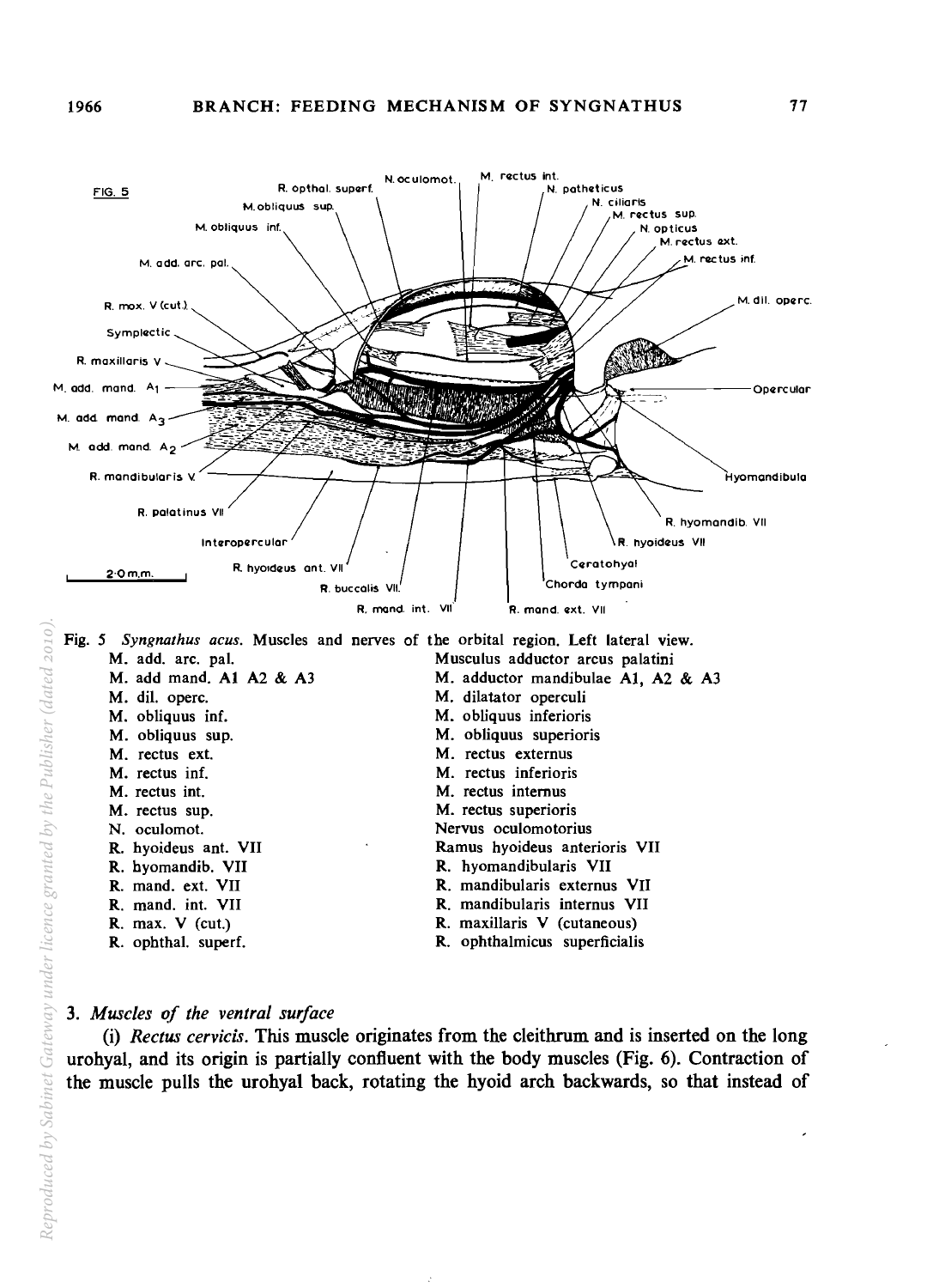

Fig. 6 Syngnathus acus. Ventral view of head dissected to show muscles. Bony rings of body wall removed on left.

Mand.-hyoid lig.

- M. levator branchiost
- M. protr. hyoid. pars ant.
- M. protr. hyoid. pars med. M. protr. hyoid. pars post.
	-
- Mandibulo-hyoid ligament  $\ddot{\cdot}$
- Musculus levator branchiostegalium  $\ddot{\cdot}$
- M. protractor hyoidei pars anterioris  $\ddot{\bullet}$
- $\mathcal{L}$ M. protractor hyoidei pars medialis
- $\ddot{\Sigma}$ M. protractor hyoidei pars posterioris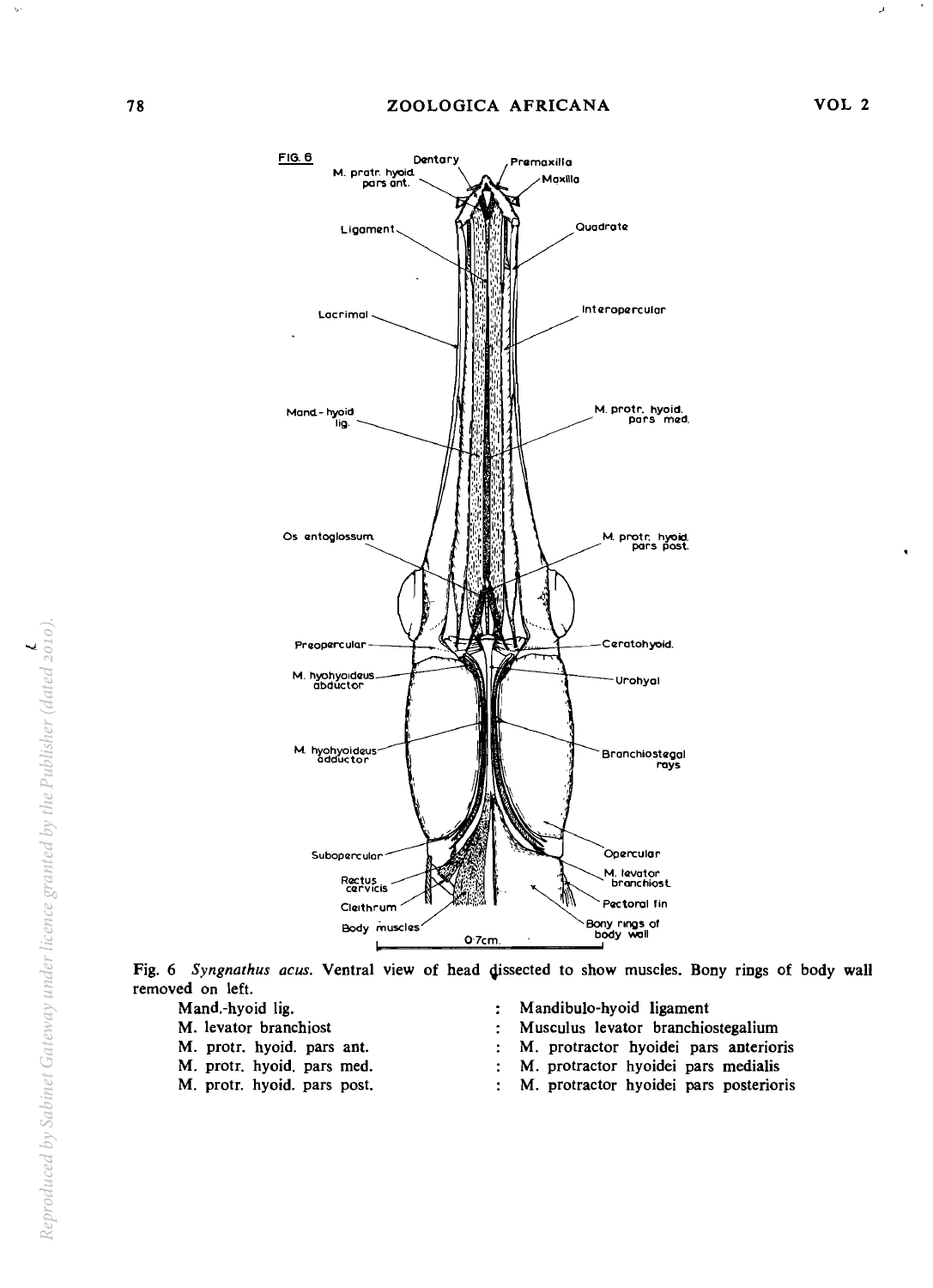

Fig. 7 *Syngnathus acus.* Ventral view of the orbital region, dissected to show the muscles and their innervation.

Interop.-hyoid lig. M. interhyoid. M. protr. hyoid. pars med. M. protr. hyoid. pars post. Branch of R. hyoideus VII

Interoperculo-hyoid ligament Musculus interhyoideus M. protractor hyoidei pars medialis M. protractor hyoidei pars posterioris Branch of ramus hyoideus VII

**a.A .•**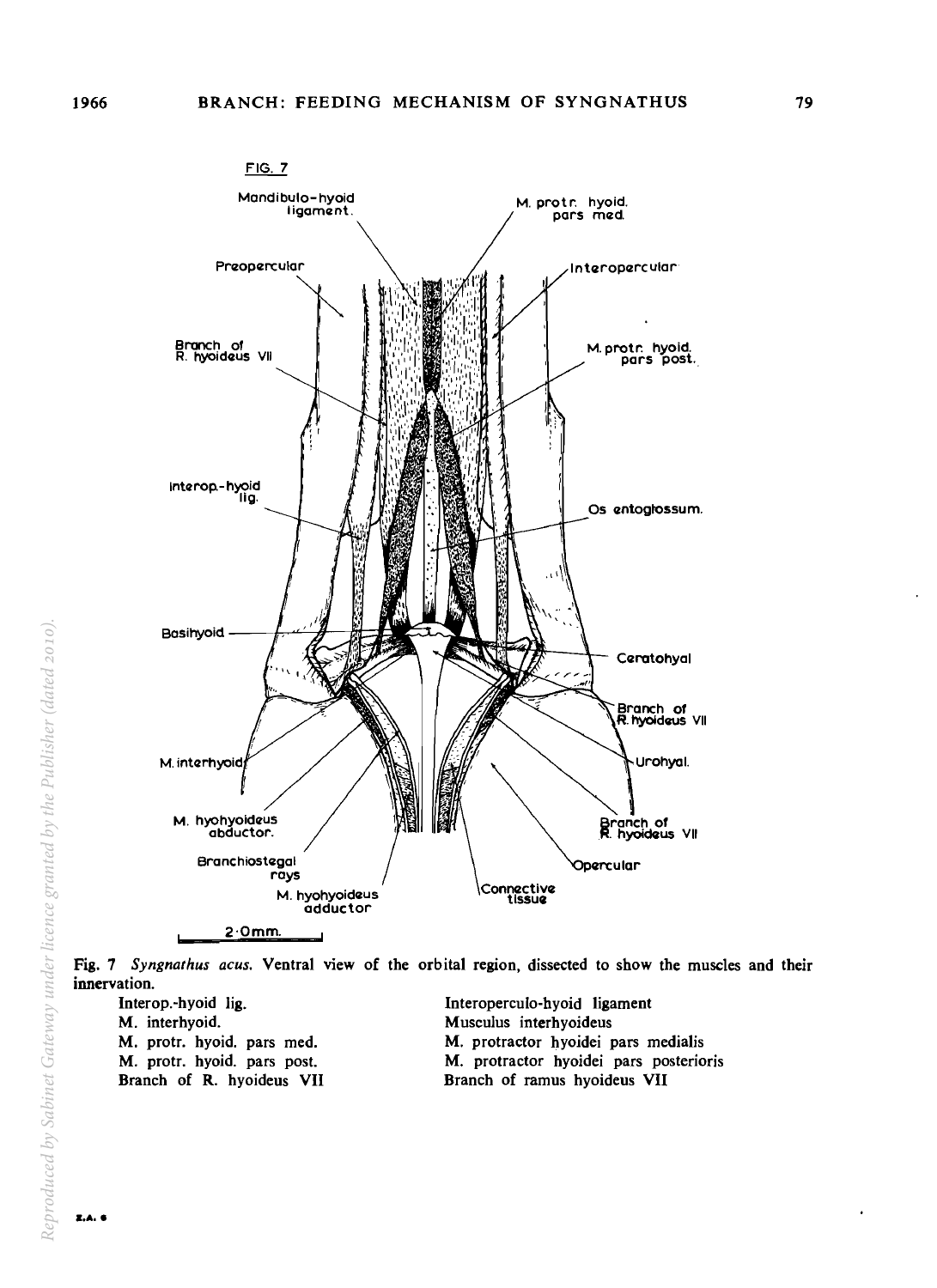lying flat against the skull, the arch is rotated through about 65° to lie at an angle to the skull (Fig. 3).

The rectus cervicis is a hypobranchial muscle and is therefore innervated by spinal nerves.

(ii) *Protractor hyoidei.* The protractor hyoidei is a compound muscle extending from the mandibles to the hyoid arch. It lies between the interopercular bones (Fig. 6) and is covered by a loose and extensible layer of skin (Fig. 10).

The formation of this muscle is described by Edgeworth (1935) and summarised by Millard (1966) in the introduction to this series. The muscle is compounded of a posterior slip of the intermandibularis, and the interhyoideus which extends forwards. The two are associated more or less intimately to form a single muscle system.

In S. *acus* the interhyoideus apparently divides into two portions. A deep portion extends forward from the inner surface of the ceratohyoid (Fig. 7), to insert on the dentary. In this portion the contractile tissue is replaced by a tendinous connective tissue, forming the mandibulo-hyoid ligament (Figs. 6 and 8).

A superficial and more ventral portion of the interhyoideus extends forwards and is associated with the intermandibularis posterior to form the protractor hyoidei muscle (Figs. 6 and 10). A slip of the interhyoideus retains its position between the ceratohyoids (Fig. 7). Its function appears to be largely connective, and it is reduced in size and incapable of pulling the two ceratohyoids together.

The embryonic copula communis develops for the attachment of muscles, and forms the os entoglossum of the adult (Figs. 6 and 7). In S. *acus* the intermandibularis posterior and the superficial interhyoideus form part of the same functional muscle system-the protractor hyoidei-but they are not fused together. The superficial interhyoideus extends from the outer surface of the ceratohyoid to the os entoglossum (Fig. 7), thus forming the protractor hyoidei pars posterioris (Fig. 6). The intermandibularis posterior originates on the tip of the os entoglossum (Fig. 7), and inserts on the mandible, superficial to the mandibulohyoid ligament (Fig. 8). This muscle tends to be replaced by ligamentous tissue, so that the muscle is split into two contractile units, the protractor hyoidei pars anterioris, and the protractor hyoidei pars medialis (Fig. 6).

In S. *acus* the superficial portion of the protractor hyoidei is in a maximal state of contraction when the jaws are closed, indicating that it is more likely to effect adduction of the hyoid arch than abduction of the jaws. Cutting of the protractor hyoidei of a dead fish had no effect on the opening of the jaw, for this occurred automatically when the rectus cervicis was pulled, whether or not the protractor hyoidei was cut. The indication is that the jaw opening is effected by way of the mandibulo-hyoid ligament and the interopercular ligaments, and that the action of the protractor hyoidei is unnecessary. On the other hand, when the jaws were forcibly closed, the mandibulo-hyoid ligament caused only partial protraction of the hyoid arch if the protractor hyoidei was cut. It seems that this muscle is needed for complete protraction of the hyoid arch.

The strong development of the mandibulo-hyoid ligament must partially take over the function of the protractor hyoidei, accounting for the poor development of the latter.

Having components of both mandibular and hyoid arch origin, the protractor hyoidei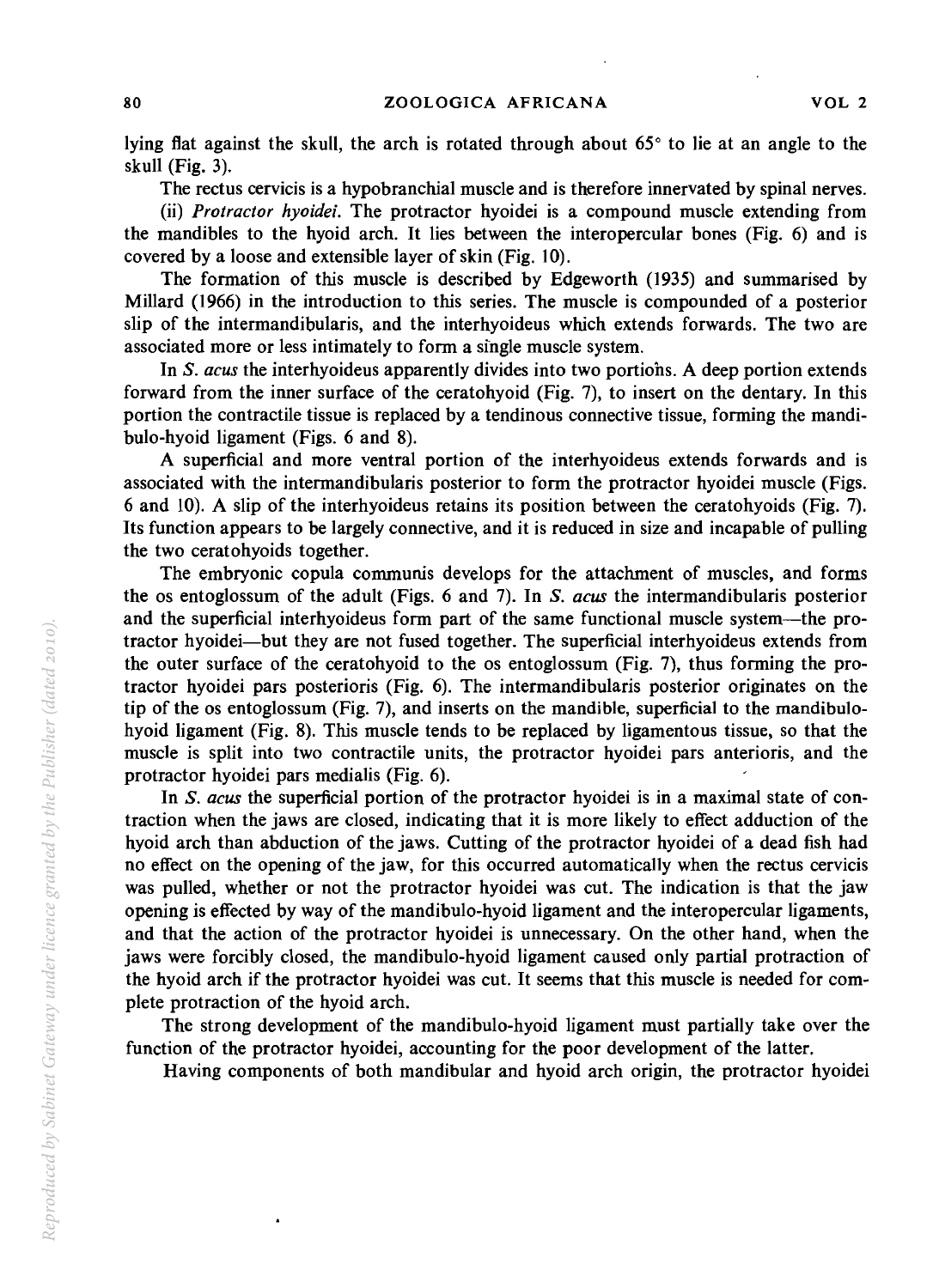is normally innervated by both facial and trigeminal nerves.

An anterior branch of the mandibularis V normally dives down to supply those parts of the protractor hyoidei which are of mandibular arch origin (Kesteven 1943), but no such nerve was found in S. *acus.* The hyoideus VII divides off from the hyomandibularis nerve, near the point where the latter energes from the back of the orbit, and gives off two branches. The hyoideus anterioris supplies the mandibulo-hyoid ligament, while the hyoideus posterioris passes back to the protractor hyoidei posterioris and the hyohyoideus muscles (Figs. 5 and 7).

(iii) *Intermandibularis anterioris.* Transverse fibres of this muscle stretch between the mandibles, and these hold the mandibles together (Figs. 8 and 9). When contraction occurs the mandibles are pulled together. The muscle is innervated by a small anterior branch of the mandibularis V.

## *4. Muscles of the Operculum*

(i) *Dilatator operculi.* From its origin on the pterotic, the dilatator operculi passes over the articulation of the opercular with the hyomandibula, and inserts on the upper external surface of the opercular. Contraction enlarges the opercular chamber.

A fine posterior branch of the mandibularis V (which supplies the levator arcus palatini) gives off a twig innervating the dilatator operculi.

(ii) *Adductor operculi.* The adductor operculi originates from the pterotic underneath the opercular bone, and inserts on the inside of the latter. Its action is antagonistic to the dilatator operculi, and it pulls the opercular inwards, decreasing the volume of the branchial chamber.

Innervation is by the hyohyoideus posterioris, which gives off a twig passing up to the adductor operculi.

In S. *acus* no separate levator operculi can be distinguished.

## *5. Muscles of the Branchiostegal Rays*

(i) *Hyohyoideus abductor.* This originates on either side from the base of the ceratohyoids, and passes back to be inserted on the outermost of the two pairs of branchiostegal rays (Fig. 7). The muscle is relatively small, and its function likely to be reduced. It pulls the branchiostegal ray nearer to the operculum, and as the second ray is pulled with it by the connective tissue, the rays of opposite sides are pulled apart. In conjunction with the expansion of the operculum, this aids in enlarging the branchial chamber.

(ii) *Hyohyoideus adductor.* This is a thin sheet of muscle stretched obliquely between the branchiostegal rays. The fibres are delicate and mixed with connective tissue (Figs. 6 and 7). Functionally this muscle is antagonistic to the abductor, for its contraction pulls the branchiostegal rays together, making the branchial chamber smaller.

Both hyohyoideus muscles are innervated by a posterior branch of the hyoideus VII (Fig. 7).

(iii) *Levator branchiostegalium.* This is the name applied to a small slip of muscle originating on the superficial fascia, medial and dorsal to the cleithrum, and inserting on the inner branchiostegal ray (Fig. 6). Its action is to pull the rays outwards, expanding the gill chamber.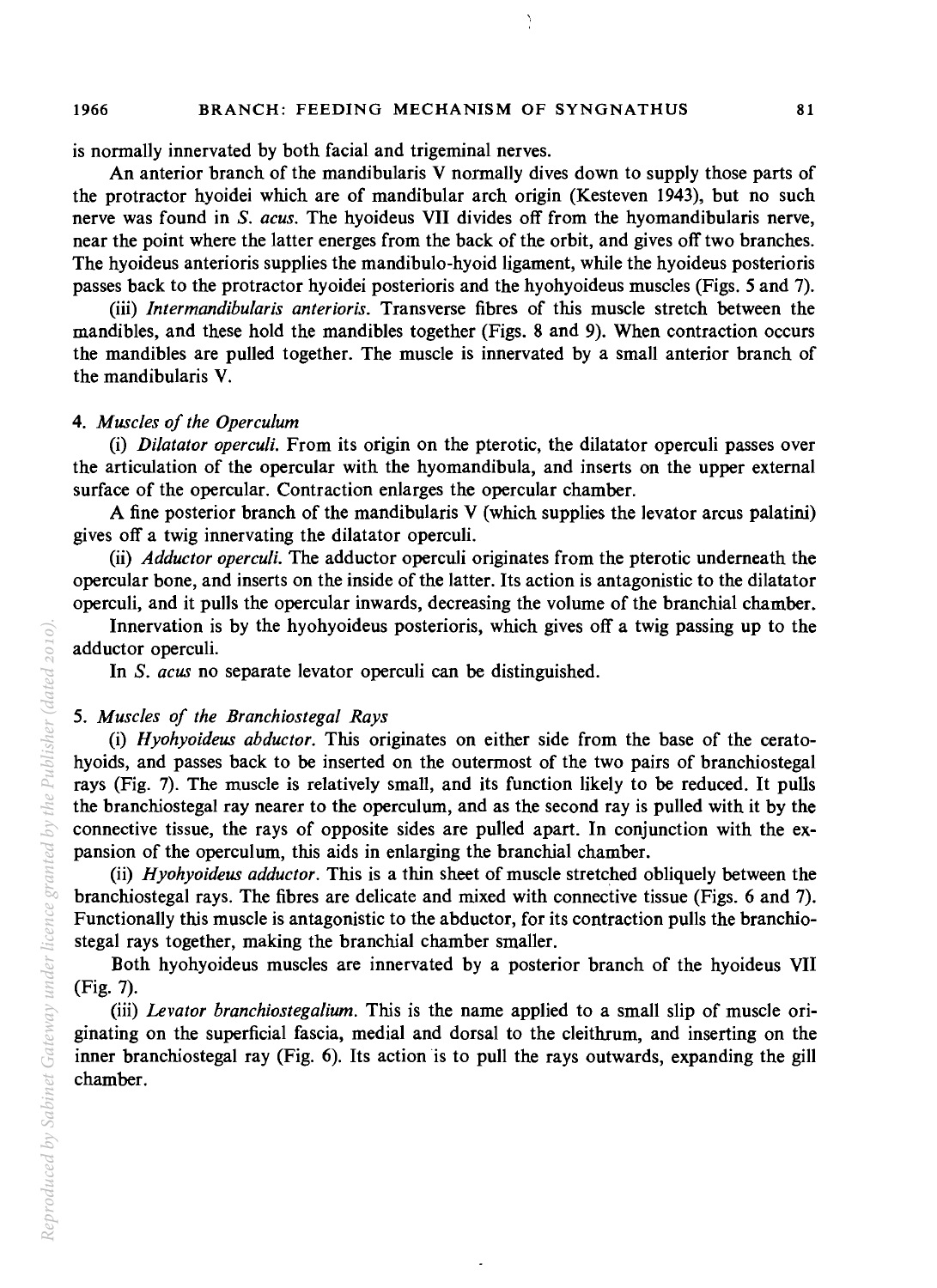$FIG. 8$ 

M. intermandib. anterioris

M. protr. hyoid. pars ant. & pars med.



The levator occupies a similar position to the hyohyoideus dorsalis of Kesteven (1943), but is innervated by a spinal nerve and cannot therefore be considered one of the hyohyoideus group. There does not appear to be any homologous muscle in fishes described by other authors.

 $\ddot{\phantom{a}}$  $\ddot{\Sigma}$  Musculus intermandibularis anterioris

M. protractor hyoidei pars anterioris & pars medialis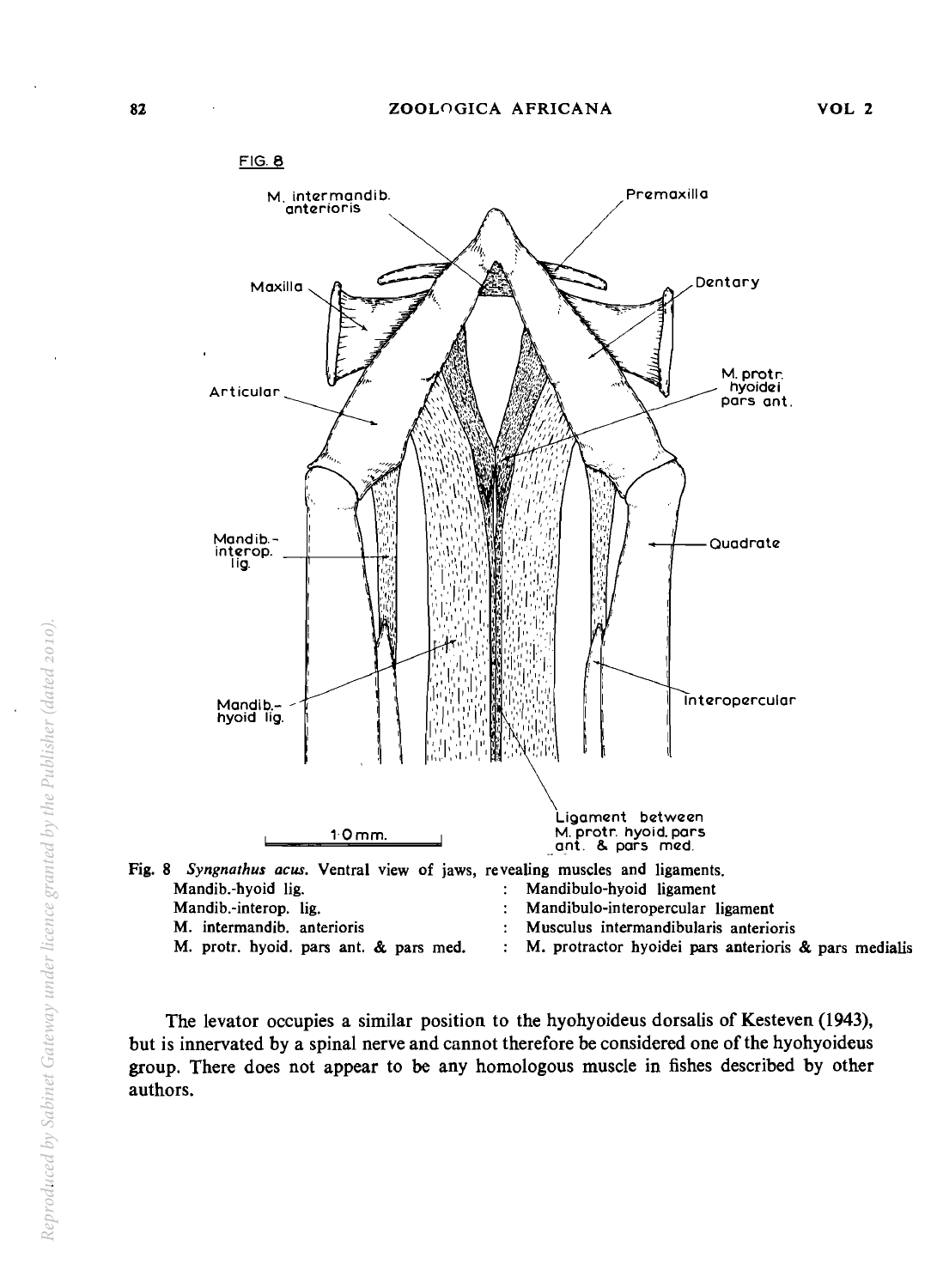#### DISCUSSION

## 1. *Method of feeding*

From observation of aquarium specimens, *S. acus* is known to feed on small crustaceans, and will even accept fresh-water forms like *Daphnia.* Examination of the stomach contents of several specimens revealed little except a few unidentifiable fragments of crustacean limbs. Serial sections of one fish did, however, reveal two complete copepods in the stomach. As these were intact, it seems unlikely that the fish breaks up the prey in any way before swallowing it.

*S. acus* seems to depend largely on its sense of sight to detect its food, for its large protruding eyes are sensitive to any movement. The fish approaches a small crustacean slowly and then sucks the animal in by drawing a swift current of water into the mouth. In this way the fish is capable of capturing crustacea over a centimeter from its mouth.

# *2. Muscle action during feeding*

In most teleosts, ligaments between the hyoid arch and the interopercular and between this and the retroarticular process of the jaw, transmit the movement of the hyoid arch and operculum to the lower jaw. Consequently the lower jaw is abducted when contraction of 'the rectus cervicis rotates the hyoid arch backwards (Holmqvist 1910; van Dobben 1935 and Ballintijn and Hughes 1965).

In *S. acus* the mandibulo-hyoid ligament is of far more importance than the mandibulointer opercular ligament in transmitting the movement of the hyoid arch'to the lower jaw. Ligaments are also present which suspend the interopercular between the hyoid arch and the mandible, and these also convey movement of the hyoid arch to the mandible. Cutting of the interopercular ligaments and the mandibulo-hyoid ligament respectively, indicates that the latter is of far more importance in lowering the mandible than are the former.

The pull of the mandibulo-hyoid ligament on the lower jaw has a strong backward component, but also a weaker outward component. As the mandibles are loosely joined together, this outward component causes them to swing apart at their articulation with the quadrate bones, thus widening the gape. The quadrate bones are in tum pushed apart, so that the whole snout is widened.

The downward swing of the mandible rotates the maxilla and premaxilla forwards to increase the gape. There is no real protrusion of the upper jaw, but the ligamentous connection between the jaw bones and the snout allow some degree of movement.

During respiration, water is drawn into the buccal cavity by contraction of the levator arcus palatini, which pulls the hyomandibula outwards, and contraction of the rectus cervicis which rotates the hyoid arch downwards. This increases the volume of the buccal cavity; the consequent decrease of pressure results in water being sucked in. The effect is aided by the widening of the snout as described above. Subsequently the water is directed into the branchial chamber by mutual action of the opercular and buccal muscles.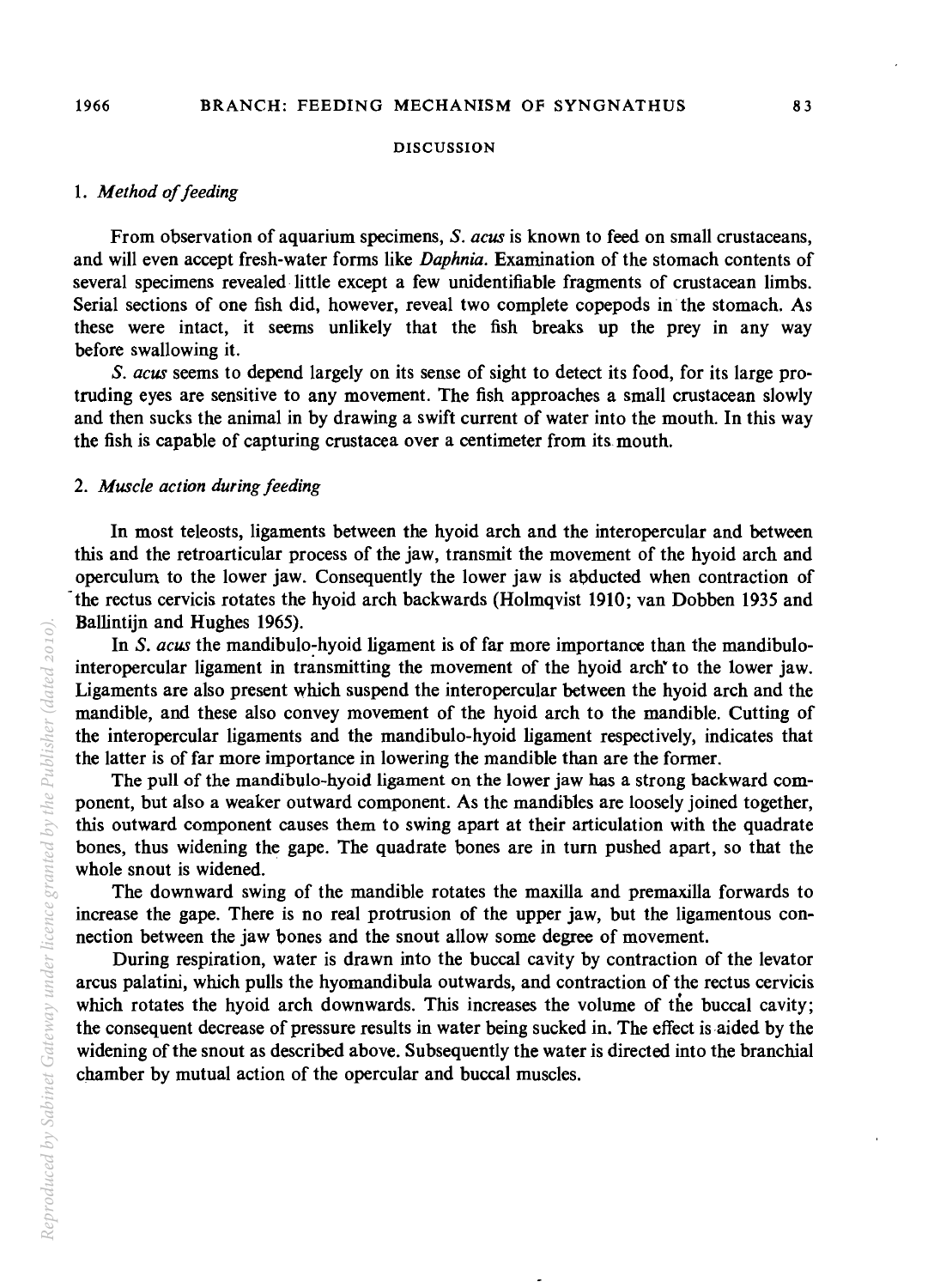

Fig. 9 *Syngnathus acus.* Transverse seeton through jaws.

The dilatator operculi, hyohyoideus abductor, and levator branchiostegalium lift the operculum outwards and spread the branchiostegal rays. The branchial chamber is consequently enlarged and the water passes through the gill slits and into the gill chamber. The branchial aperture acts as a valve, preventing water from entering through it, but allowing deoxygenated water to be forced out.

The mouth is then closed by the action of the adductor mandibulae. 'Contraction of the intermandibularis, which narrows the mouth and the snout, and the action of the adductor arcus palatini, decrease the volume of the buccal cavity. Retraction of the hyoid apparatus by the protractor hyoidei and the mandibulo-hyoid ligament occurs simultaneously, and the remaining water is forced from the buccal cavity into the branchial chamber.

The function of the protractor hyoidei is partially replaced by the mandibulo-hyoid ligament, which transmits the movement of the upper jaw to the hyoid apparatus, thus aiding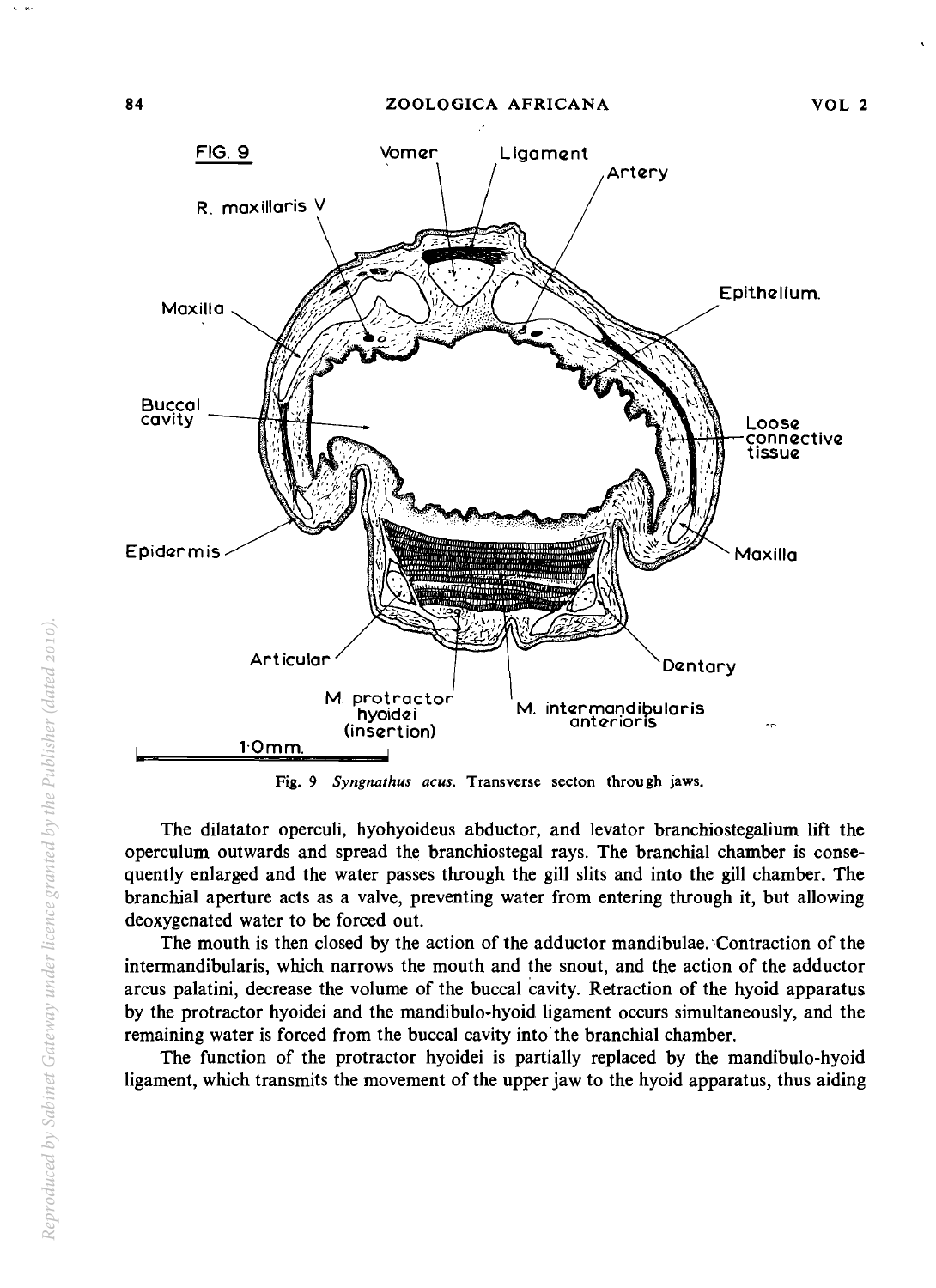protraction of the hyoid arch when the jaws close. This explains the poor development of this muscle in S. *acus.* Partial protraction of the hyoid arch is therefore effected by the mandibulo-hyoid ligament, and the process supplemented by contraction of the protractor hyoidei muscle.

Evacuation of the gill chamber is brought about by contraction of the adductor operculi, and the hyohyoideus adductor, which pull the operculum inwards and the branchiostegal rays together respectively. The consequent decrease in volume forces the water out of the branchial aperture.

The action of the buccal cavity and the operculum can be likened to an interplay between a buccal pressure pump and an opercular suction pump. In the majority of teleosts it is the former which plays the predominant part (Saunders 1961), but in S. *acus* the reverse is true (Hughes 1960). This is principally due to the enlarged opercular cavity and the rigidity of the snout, for the former will increase the effectiveness of the opercular pump, while the latter inhibits the buccal pump. In addition, the opercular pump is aided by the-almost complete closure of the opercular valve, which opens only at a small dorsal aperture.

The opercular punip is regulated by the opercular muscles and the branchiostegal muscles. In S. *acus* the branchiostegal muscles are of little importance; so much so that Hughes (1960, p. 42) states "there is no branchiostegal apparatus in this group". The branchiostegal apparatus is, however, present in S. *acus,* although admittedly it is relatively ineffective.

As these respiratory movements are continually performed without nearby particles of food being engulfed, it is obvious that the normal respiratory mechanism is inadequate for feeding. The additional suction necessary to engulf a crustacean is provided by the action of the rectus cervicis. This muscle normally pulls the hyoid arch backwards so that it rotates around at its articulation with the hyomandibula, and lies at an angle of about  $65^{\circ}$  to the skull, instead of flat against it. During prey capture the hyoid arch rotates even further, so that it lies almost perpendicular to the skull. This is presumably due to stronger contraction of the rectus cervicis than is normally experienced during respiration. Superimposed on the additional backwards rotation, the hyoid arch also twists outwards, forcing the hyomandibula bones apart. The net result is that the buccal and branchial chambers are expanded more than usual, creating sufficient suction to draw the prey in.

After the prey has been drawn into the mouth, the accompanying water is forced into the gill chamber by the usual expiratory muscles. Endothelial papillae stretch across the gill slits, and these act like a sieve, retaining any food. The food thus remains in the pharynx, and is passed down into the oesophagus.

The whole action of suction feeding is extremely rapid, and the fish must discriminate between desirable and undesirable objects before sucking anything into the snout. Food in the pharynx passes into the oesophagus, presumably forced there by a subsequent influx of water. The anterior end of the oesophagus and stomach is lined by a striated muscle, the sphincter oesophagi. Apparently it is not usual for striped fibres to extend over the stomach of fishes (Barrington 1957). Passage of the food into the oesophagus is aided by contraction of the pharynx while the sphincter oesophagi relaxes (Matthes 1963).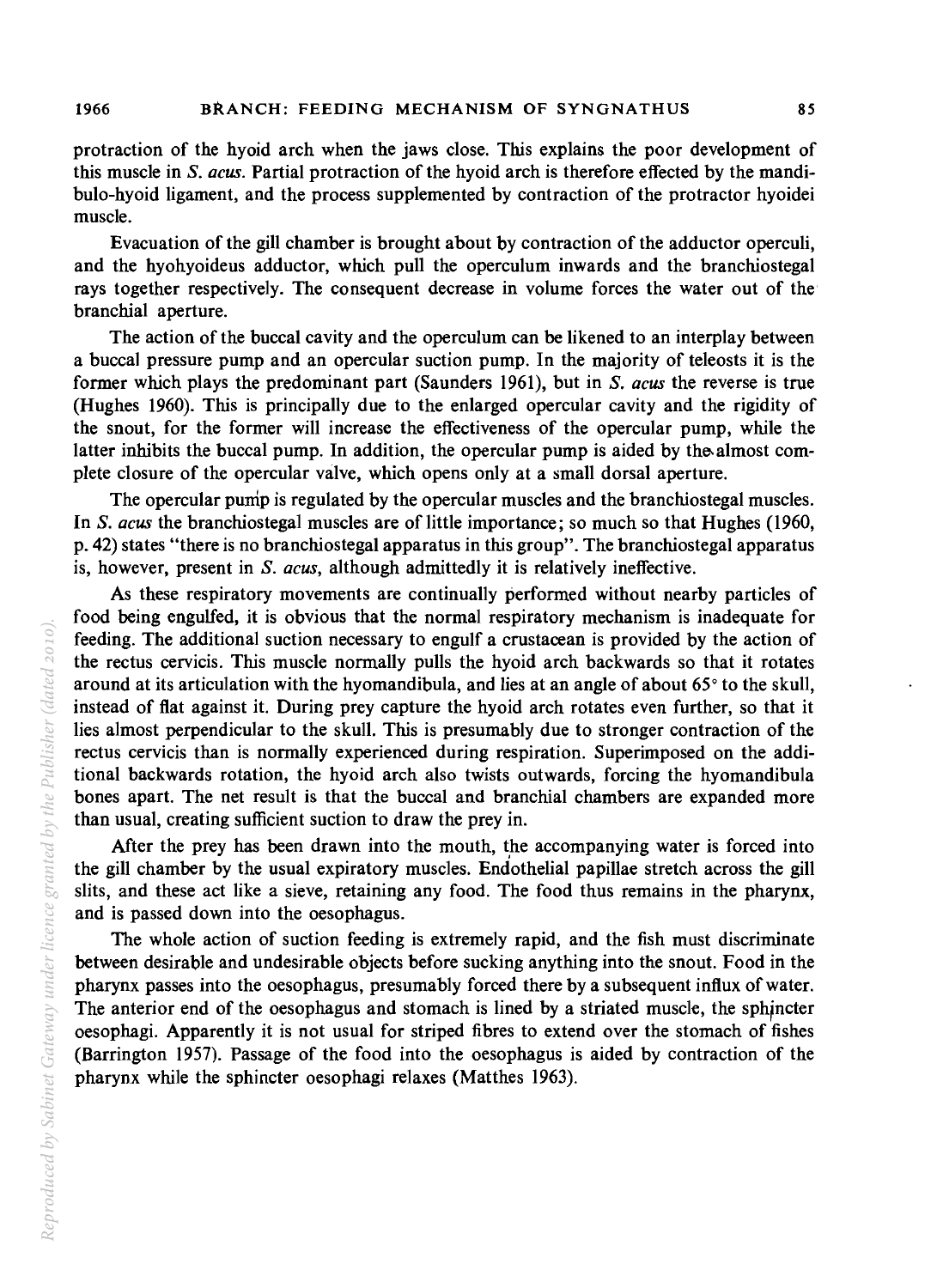

Fig. 10 *Syngnathus acus.* Transverse section through mid-region of snout. M. add. mand. Al A2 & A3 : Musculus adductor mandibulae Al A2 & A3

# *3. Adaptations of the head for feeding*

Judging from the method of feeding in this fish, it is likely that the snout has been developed in association with the sucking mechanism employed. An elongate and narrow snout with a small mouth not only increases the speed with which water can be sucked in, but also makes it possible for the fish to be more selective about what it sucks in.

The relative rigidity of the buccal cavity reduces the action of the buccal pump, but this is compensated for by the large branchial chamber, which enables a predominance of the opercular pump and increases the suction possible.

With the elongation of the snout, it is necessary for the muscles to shift their origins and become longer. In S. *acus* some of the muscles have changed their origins, such as the three sections of the adductor mandibulae. Increase of the length of the muscles is due to the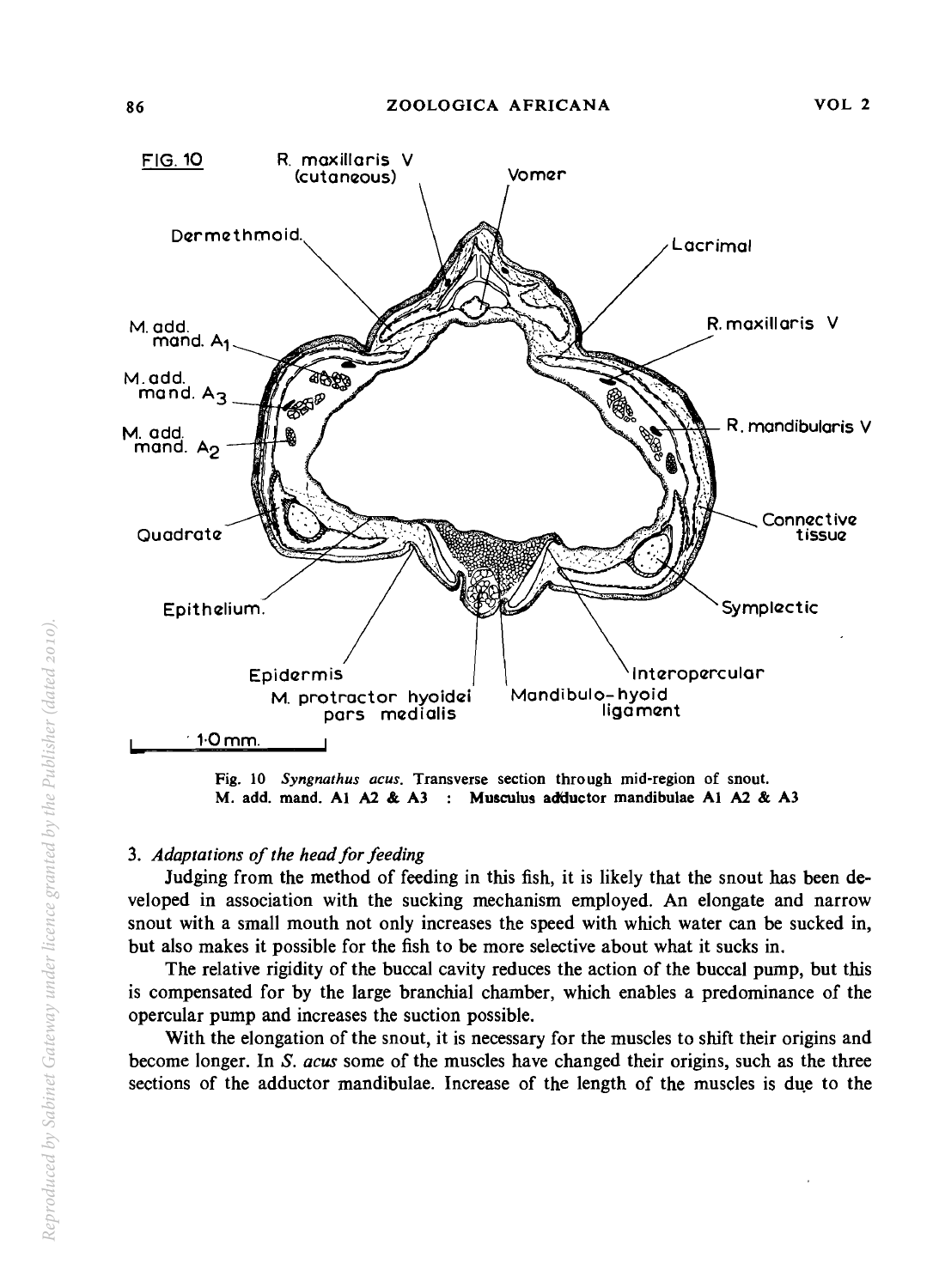development of long tendons in those muscles which lie longitudinally. The adductor mandibulae has extremely long tendons, and the protractor hyoidei is partially replaced by tendinous tissue.

Elongation of the fibres of longitudinal muscles will increase the speed of their contraction, a factor which is of some importance in this type of sucking mechanism.

The lack of teeth on the jaws and branchial arches is a reflection on the type of feeding habits, for the prey is swallowed whole. The filtering action of the branchial arches is aided by the development of epithelial papillae on the arches.

Selection of food before feeding seems to be of importance, for S. *acus* is very specific in the choice of particles'that it swallows. Towards this end, the eyes are well developed. The nasal sacs are large and lined with a well developed epithelium, and it seems that both optic and olfactory senses play a part in food selection.

Many of the modifications of the head are therefore primarily aids to the method of feeding.

# *4. Phylogenetic significance of the cranial anatomy*

As has been outlined in the introduction (Millard 1966), Eaton (1935) has suggested that the phylogeny of fishes is indicated by the arrangement of their cranial muscles, and the type of protractile mechanism which they possess. Four basic types of protractile mechanism are distinguished:

1. The non-protrusible mechanism of the lsospondyli.

2. The acanthopteran (Perciform) type where protrusion is controlled by crossed ligaments.

3. The cyprinodont type. The maxilla bears an internal hook which inserts into a socket on the premaxilla. Depression of the lower jaw twists the maxilla on its axis, driving the premaxilla forwards. No specialised ligaments are developed to control the movement.

4. The condition found in the Ostariophysi, of a single median ligament restricting the premaxilla.

Examination of the jaws of S. *acus* seems to indicate that the Syngnathidae are related to fishes of the cyprinodont type (Microcyprini of Regan, Cyprinodontiformes of Berg). S. *acus* is admittedly a highly specialised fish, and the mechanism of protrusion is absent, but certain generalisations can be made which support this relationship.

Despite the fact that the upper jaw is supported by many small ligaments, none of these are well developed, nor are they arranged as the typical perciform crossed ligaments; and there is no median rostral ligament as in the Ostariophysi. The lack of specialised ligaments in the upper jaw indicates closer affinity with the cyprinodont type than with any other type.

The presence of a rudimentary hook on the inside of each maxilla is further indication that the Syngnathidae are close to the cyprinodont type.

The usual systematic procedure is to place the sticklebacks, tube-mouths, and sea-horses in three groups, namely the Gasterosteoidea, Hemibranchii, and Lophobranchii; the last including the Syngnathidae. The three groups are associated in various ways by various authors.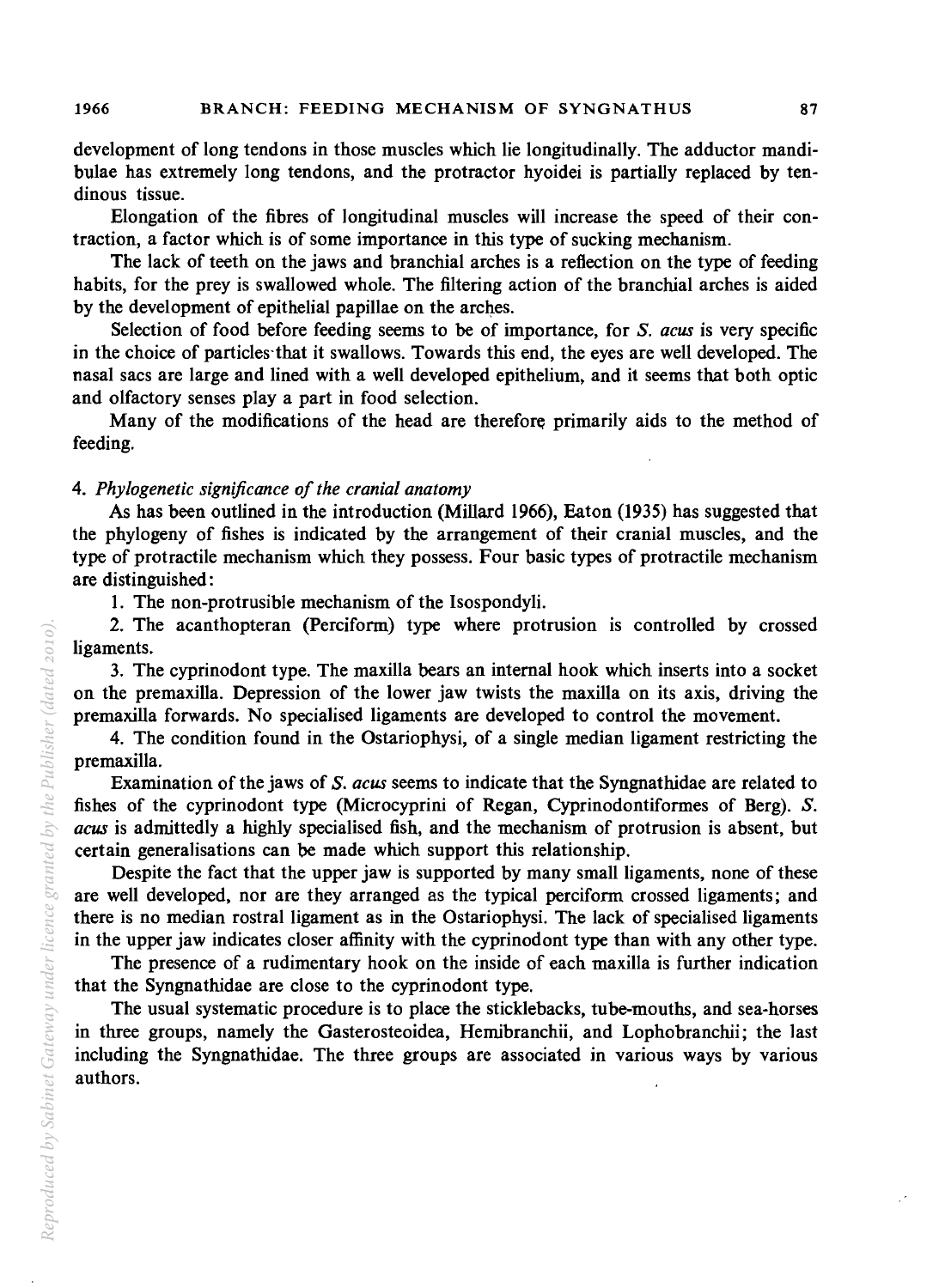Gregory (1933) includes all three as suborders of the Thoracostei. Regan (1929) associates the hemibranch and lophobranch fish in the order Solenichthyes, and considers the gasterosteoids to be a separate and unallied order-a view which is supported by the work of Starks (1902) on the hemibranch shoulder girdle. Berg (1947) places the Syngnathidae in the Syngnathiformes, allied to the hemibranch fishes (which he terms the Aulostomiformes). Smith (1950) also places the pipefish in a separate order, Lophobranchii, associated with the Aulostomi, but distinct from the gasterosteoids.

The present work indicates that the Syngnathidae (and their allied family, the Solenostornidae), differ markedly from the Hemibranchii in the development of'antorbital plates. The view has already been put forward that these are lacrimal and suborbital bones, and the development or loss of these is indicative that there is a deep gap between the Lophobranchii and the Hemibranchii.

It is suggested that these two groups have evolved from the same ancestors, but that the elongate snouts of both are similar due only to parallel evolution; and it is further suggested that due to the retention of the lacrimal and suborbital, the Lophobranchii are more closely allied to the Gasterosteoidea than are the Hemibranchii.

## SUMMARY

1. The osteology of the skull of *Syngnathus acus* is described, with particular reference to the snout and jaws.

2. The homology of the antorbital plates is discussed, and evidence put forward that they represent lacrimal and suborbital bones.

3. The anatomy of the cranial muscles is described.

4. Based on the anatomical investigation and observation of the live animals, suggestions are put forward as to the method of feeding in S. *acus.1t* is concluded that the animal captures food by a sucking mechanism, and the structure of the skull and muscles is discussed in this **light.** The contract of the contract of the contract of the contract of the contract of the contract of the contract of the contract of the contract of the contract of the contract of the contract of the contract of the c

5. Possibly phylogenetic affinities of the Syngnathidae and allied groups are put forward. It is suggested that the snouts of the Syngnathidae and the Hemibranchii are similar due only to parallel evolution.

### ACKNOWLEDGEMENTS

My thanks must be most sincerely extended to Dr. N. A. H. Millard, under whose guidance this work was performed; and to Mr. N. Fuller for maintaining aquarium specimens for my observations on the live fish. This paper was published with the aid of a grant from the University of Cape Town.

### **REFERENCES**

BALLINTIJN, c. M. and HUGHES, G. M. 1965. The muscular basis of the respiratory pumps in the trout. *J. exp. Biol.* 43: 349-362.

BARRINGTON; E. J. w. 1957. The alimentary canal and digestion. Chap. 5 in "The Physiology of Fishes". (Ed. Brown, M. E.). Academic Press, New York.

BERG, L. 1947. Classification of Fishes both Recent and Fossil. J. W. Edwards, Ann Arbor.